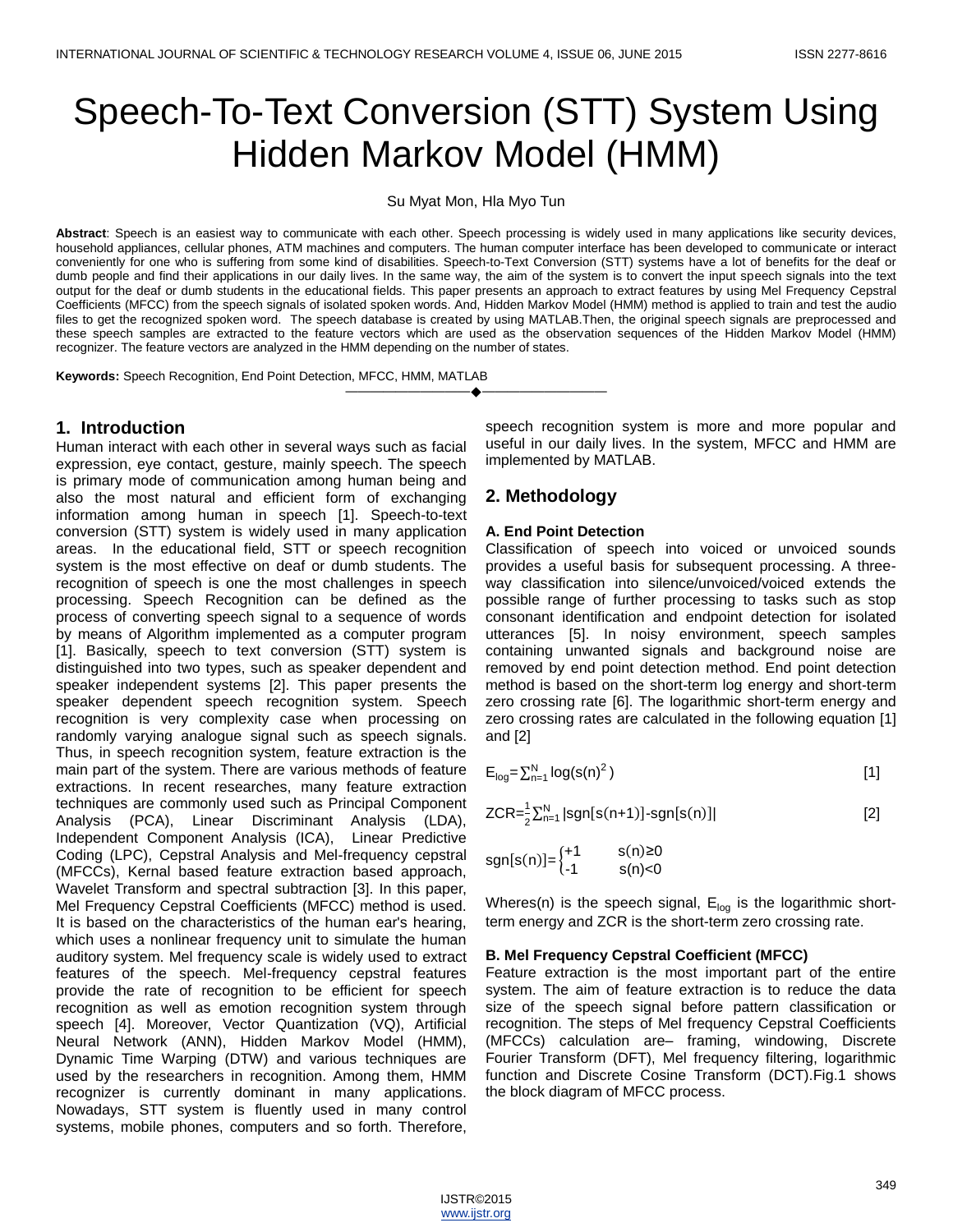

*Fig .1. Block diagram of MFCC*

Framing: It is the first step of the MFCC. It is the process of blocking of the speech samples obtained from the analogue to digital conversion (ADC) of the spoken word, into the number of frame signal with 20- 40ms frame time length. Overlapping is needed to avoid loss of information. Windowing: In order to reduce the discontinuities at the start and end of the frame or to be smooth of the first and last points in the frame, windowing function is used. DFT: Discrete Fourier Transform (DFT) is used as the Fast Fourier Transform (FFT) algorithm. FFT converts each frame of N samples from the time domain into the frequency domain. The calculation is more precise in frequency domain rather than in time domain. Mel frequency filtering: The voice signal does not follow the linear scale and the frequency range in FFT is so wide. It is perceptual scale that helps to simulate the way human ear works. It corresponds to better resolution at low frequencies and less at high. Logarithmic function: Logarithmic transformation is applied to the absolute magnitude of the coefficients obtained after Mel-scale conversion. The absolute magnitude operation discards the phase information, making feature extraction less sensitive to speaker dependent variations. DCT: Discrete cosine transform (DCT) converts the Mel-filtered spectrum back into the time domain since the Mel Frequency Cepstral Coefficients are used as the time index in recognition stage. **Figure 1.2. Figure 1.2. Figure 1.2. Figure 1.2. Figure 2.2. Figure 2. Figure 2.2. Figure 2.2. Figure 2.2. Figure 2.2. Figure 2.2. Figure 2.2. Figure 2.2. Figure 2.2. Figure 2.2. Figure 2.2.** 

#### **C. Hidden Markov Model Recognizer**

In recognition or classification of the speech signal, there are many approaches to recognize the test audio file. The methodologies of speech recognition are: ANN, GMM, DTW, HMM, Fuzzy logic and various other methods. Among them, HMM techniques are widely used in many applications than any other ones. There are four types of HMM model used in speech processing. Details of HMM models are given in [7]. The phonemes in speech follow the left to rightsequences, so the structure of HMM is a left-to-right structure. The states of HMM model represent the word or acoustic phonemes in speech recognition. The number of states of HMM model is randomly chosen to model. The choice of the number of states causes to change the feature vectors or observations. It affects the recognition rate or accuracy of speech recognition.The most flexible and successful approach to speech recognition so far has been Hidden Markov Models (HMMs). HMM is the popular statistical tool for modeling a wide range of time series data. In speech recognition area, HMM has been applied with great success to problem such as part of speech classification [1]. HMM word model  $\lambda$  is composed of initial state probability  $(\pi)$ , state transition

probability (A) and symbol emission probability (B). In HMMbased speech recognition system, there exist three main problems called evaluation, decoding and learning problems. The training and testing algorithm of HMM are discussed in details [8]. The probability of observations or likelihood given the model determines the expected recognized word. It is calculated by the following equation [3]

$$
L = P(O|\lambda) = \sum_{i=1}^{N} \alpha_{T}(i)
$$
 [3]

Where  $P(O|\lambda)$  is the probability of observations addressed by forward algorithm. N is the number of states and  $\alpha_T(i)$  is the forward variables with the length of observations. The highest probability of observations determines the recognized spoken word.

### **3. Implementation**

The flowchart of speech to text conversion is illustrated in Fig .2. To convert input speech to text output, the four main steps are developed by using MATLAB.These steps are speech database, preprocessing, feature extraction and recognition. Firstly, five audio files are recorded with the help of computer. Each audio file contains ten different pronunciation audio files. So, there are total of fifty audio files are recorded in speech database. The speech signals at low frequencies have more energy than at high frequencies. Therefore, the energies of signal are necessary to be boost at high frequencies. According to the saturation of environment, the unwanted noise may affect the recognition rate worse. This problem can be overcome by end point detection method. After preprocessing stage is finished, the speech samples are extracted to features or coefficients by the use of Mel Frequency Cepstral Coefficient (MFCC). Finally, these MFCC coefficients are used as the input of Hidden Markov Model (HMM) recognizer to classify the desired spoken word. The desired text output can be generated by HMM method even if the test audio file is included in the existing speech database.

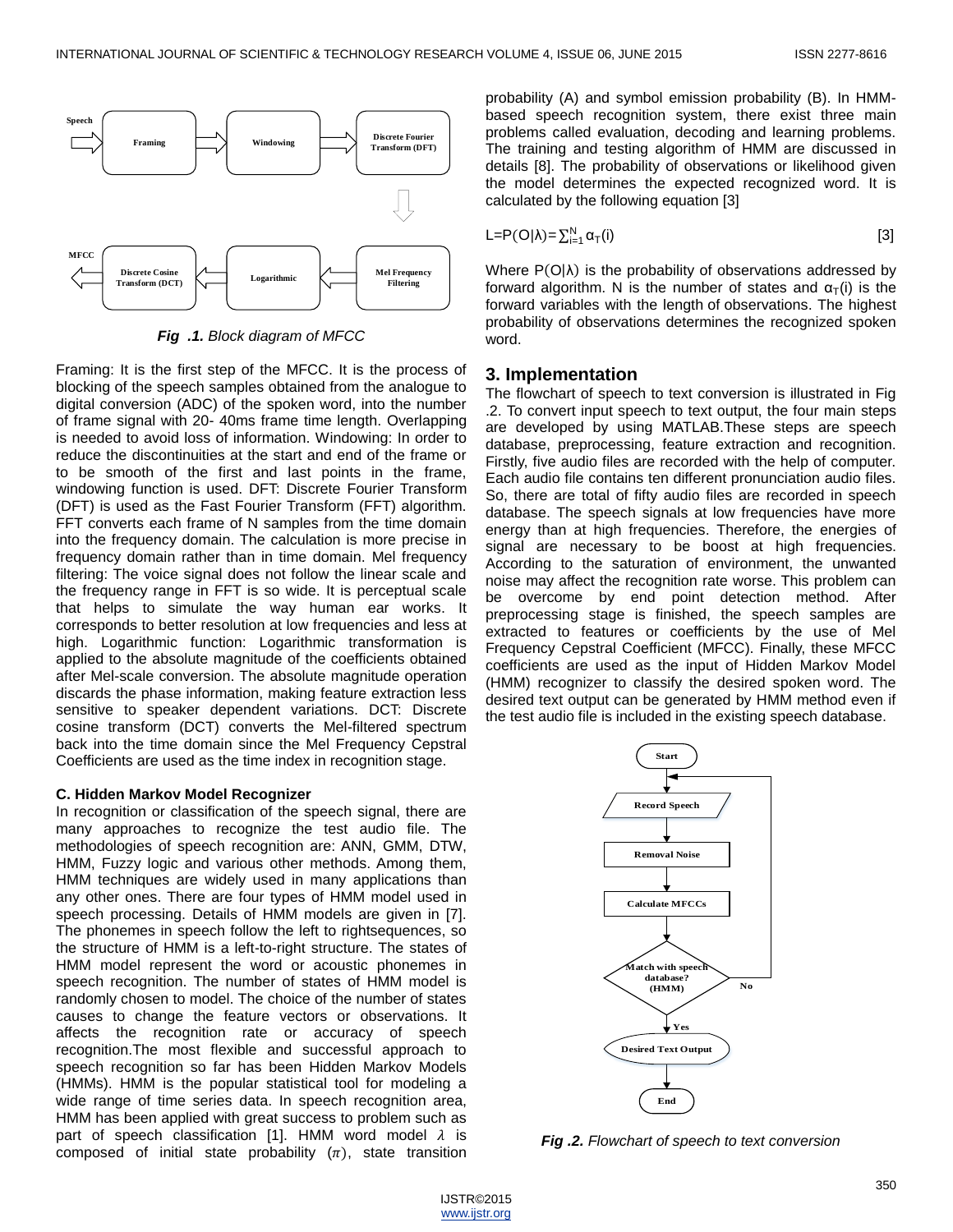# **4. Simulation Results**

In this HMM-based speech to text conversion system, five audio files such as apple, banana, computer, flower and key are modeled in HMM. The original signal at the sampling rate of 8 kHz are demonstrated in Fig .3.





*Fig .3 Amplitude versus number of samples of five original signals*

In recognition, the more the number of states in HMM, the better the recognition rate or accuracy. Tables 1, 2 and 3 show the percentages of recognition rate for speech to text conversion.

## *Table .1 Table of Percentage Accuracy for three states of HMM (N=3)*

| <b>Train data</b> | Number of<br>test | Number of<br>correct test | <b>Error</b> | <b>Percentage</b><br>of Accuracy |
|-------------------|-------------------|---------------------------|--------------|----------------------------------|
| <b>Apple</b>      | 50                | 31                        | 19           | 62%                              |
| <b>Banana</b>     | 50                | 32                        | 18           | 64%                              |
| <b>Computer</b>   | 50                | 33                        | 17           | 66%                              |
| <b>Flower</b>     | 50                | 31                        | 19           | 62%                              |
| Key               | 50                | 30                        | 20           | 60%                              |